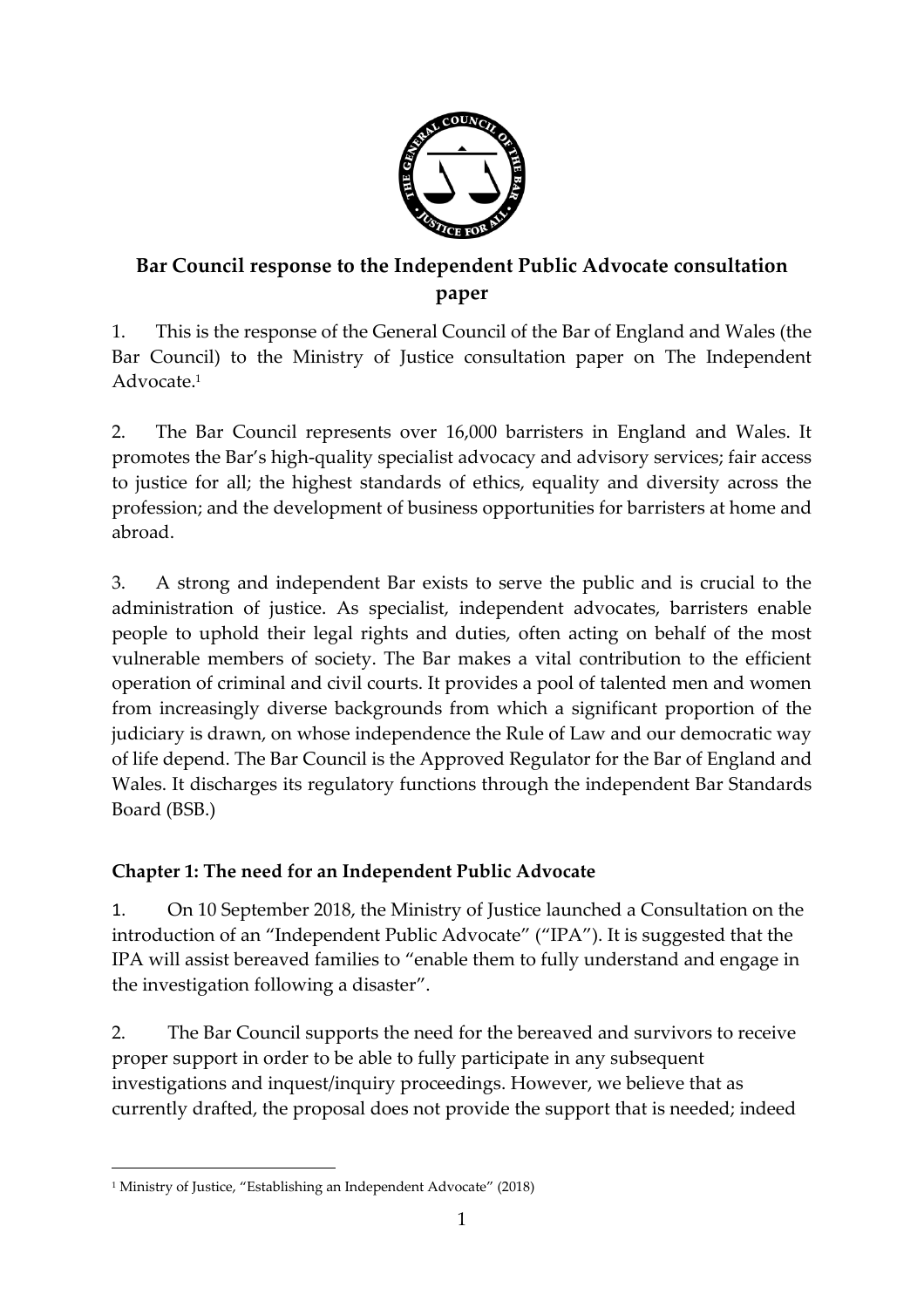it raises a number of questions which require further consideration.

3. Most importantly, the IPA proposal does not solve the key problem facing the bereaved and survivors during investigations, inquests and inquiries: a lack of funding for independent legal representation. In order to participate fully in the processes which follow a disaster, survivors and the bereaved need access to independent legal services. The support provided should not be limited to "facilitation" or "liaison,", but should include advice and advocacy by a solicitor and/or barrister who is able to act in the best interests of their client and who is fully bound by the regulatory framework. This does not describe the IPA, as set out in the Consultation.

4. However, if the government intends to adopt the proposal, there are a number of suggestions which should be considered to ensure the IPA is able to operate effectively. These suggestions include the following:

4.1. The title should be reconsidered to better reflect the position, for example, the "Independent Public Adviser";

4.2. The IPA should be available as of right by statute in cases where there have been multiple fatalities, and at the discretion of the Secretary of State in other cases;

4.3. The IPA should be available to support both the bereaved and survivors;

4.4. The office of the IPA should not consist of a single person, but should be a list of trained and legally qualified individuals, to be available when relevant incidents occur.

## **Chapter 2: When the support of the IPA will be available**

5. The Impact Assessment and Consultation state the following as to the circumstances in which the IPA should be available:

*"We propose that the IPA's role would be limited to involvement in events where there are multiple fatalities. We do not envisage, however, that the IPA would become engaged in every event where there is a significant loss of life. Instead, we see their involvement coming where the bereaved have a need for an IPA and there is significant public interest in the potential causes or implications of the event."* (Impact Assessment at paragraph 17)

*"… we propose that the Independent Public Advocate will only become involved in a limited set of circumstances where ensuring the effective engagement of the families is*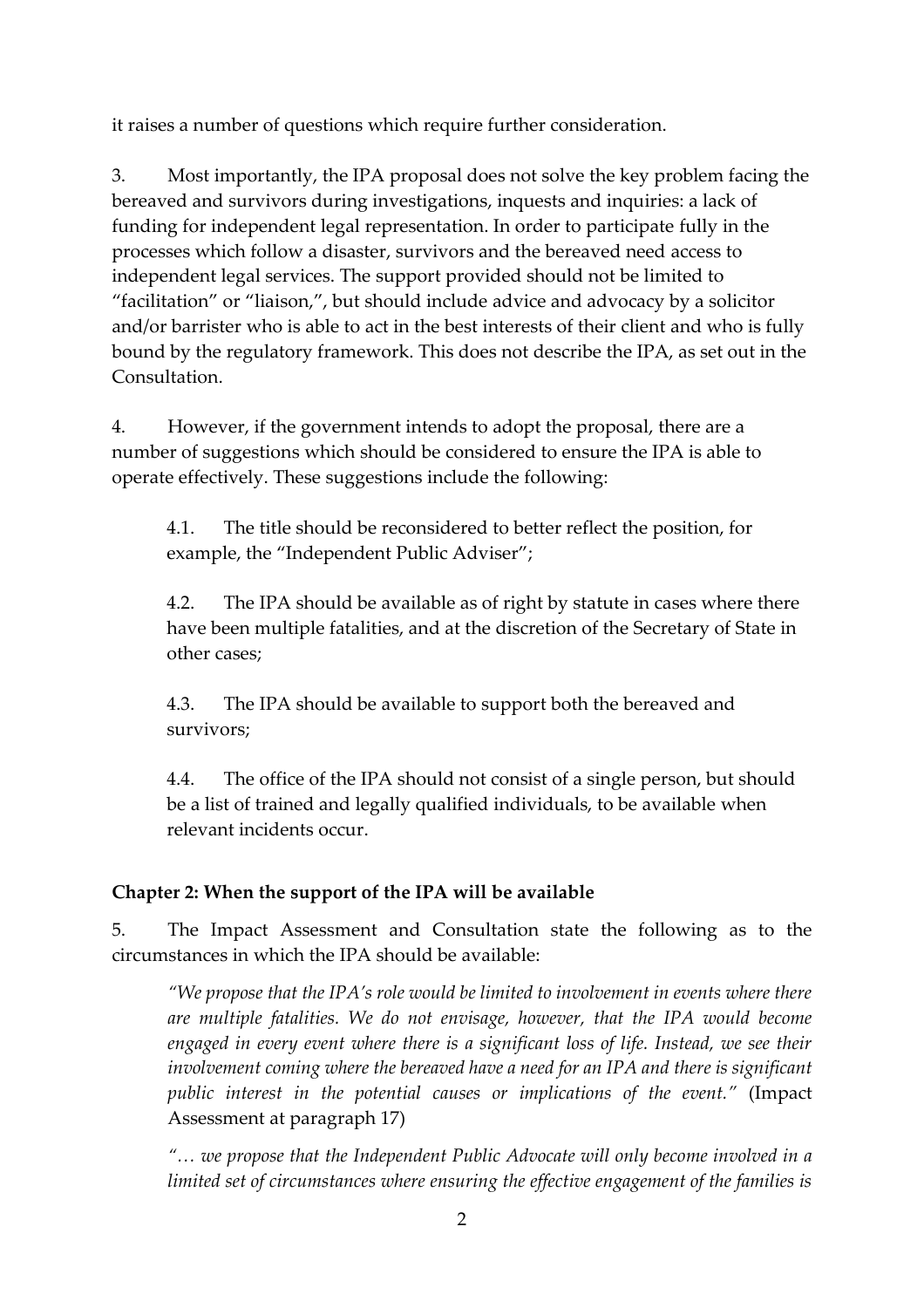*felt likely to be a particular challenge."* (Consultation at paragraph 23)

6. The Consultation suggests that whether an IPA becomes involved is determined by considering the number of fatalities/victims and the number of agencies involved in the post-disaster response. Whether an IPA is made available will depend in each case upon the discretion of the Secretary of State.

7. In order to make such a decision, the Secretary of State must have in place a clear set of parameters to ensure consistency and accountability, because if the Secretary of State decides not to provide an IPA, that decision may be subject to review. In addition, the bereaved need clarity as to when assistance will be provided. Lack of clarity may cause delay, which is particularly impactful when one of the merits of the proposal is early liaison by the IPA.

8. The following factors are suggested in the Consultation as being relevant to the decision of the Secretary of State:

8.1. The number of people bereaved or injured as a result of a disaster, including instances of fatal illnesses it may have caused;

8.2. The number, range and type of other agencies or people who have a role or interest in the subsequent inquiry, and the complexity that results;

8.3. The interests of the wider public in understanding the causes of the disaster, such as where there are risks that the disaster could be repeated elsewhere in similar circumstances; and

8.4. Whether the public reaction in the immediate aftermath of a disaster, including the reaction of the bereaved and others involved in the disaster, suggests that the support of the Independent Public Advocate is needed.

9. There are several difficulties which arise from this list. First, as it is envisaged that the IPA will play a role in the immediate aftermath of a disaster, the decision whether to make an IPA available must be made very quickly. This will often mean that a decision must be made before it is known, for example, what the public reaction to the incident will be, or whether there is a risk that it will be repeated elsewhere.

10. Second, some of the factors on the list are very difficult to quantify. For example, the complexity of the response to a disaster is very difficult to predict at the outset and may not be obvious to the Secretary of State at the time when the decision is made.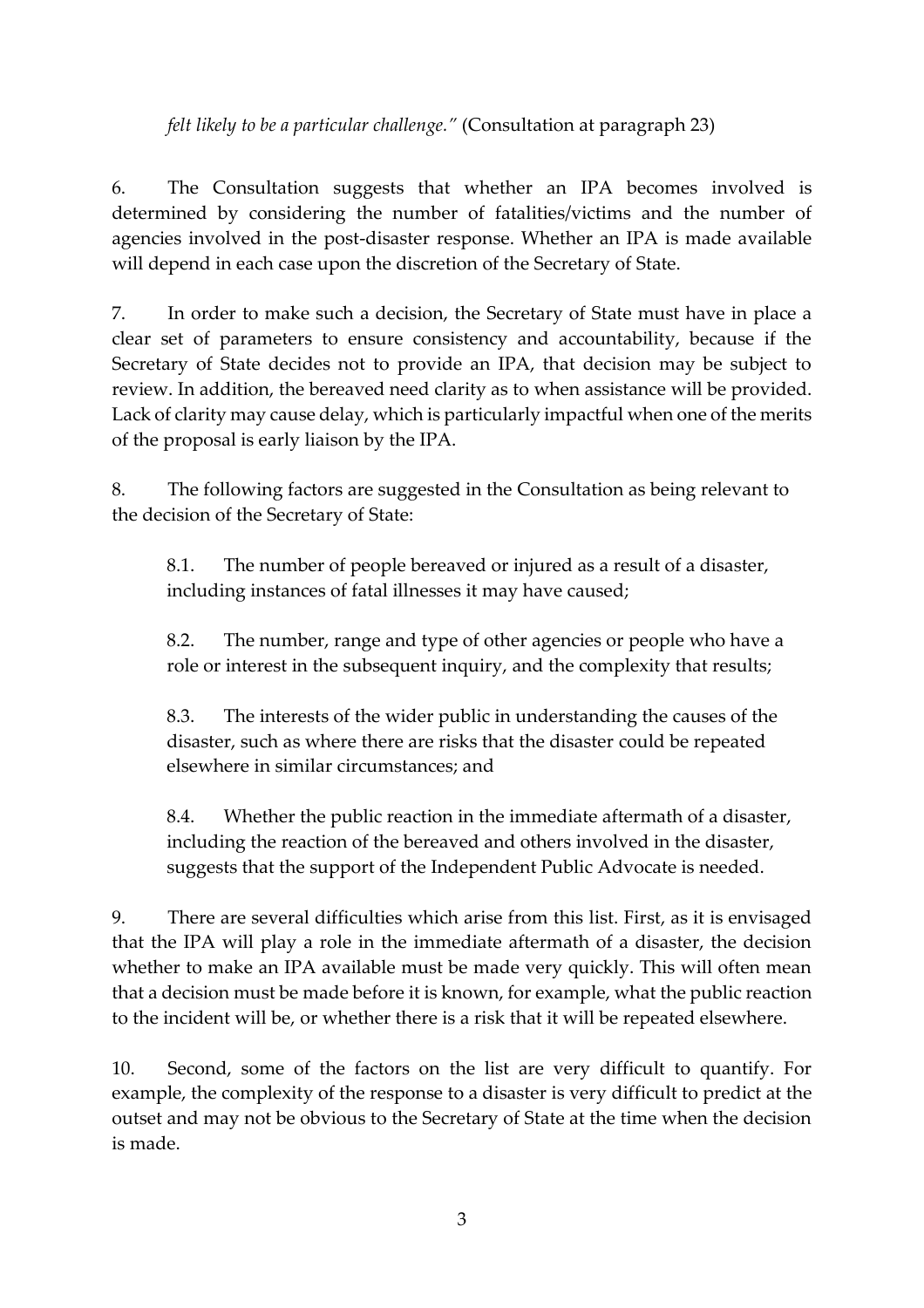11. Third, introducing a requirement for the Secretary of State to make a decision about the provision of an IPA during a time of emergency while also coordinating the disaster response seems an unnecessary additional burden. It is not a time at which a reasoned and informed decision can easily be made.

12. It would be simpler and more efficient to make the IPA available as of right to the bereaved following incidents in which there have been a certain number of fatalities or serious injuries. A decision could be made at the discretion of the Secretary of State as to the provision of the IPA in cases where that threshold is not met, but where there are other reasons why the IPA should become involved, taking into account the factors listed above.

13. Respondents have been asked to consider whether the IPA should be made available only in cases where there have been fatalities. It is suggested that this would be too restrictive, as there may be incidents where there has been no loss of life, but where many people suffer serious injuries with long-lasting effects. In such circumstances, an IPA could play a useful role for survivors as well as for the bereaved. The Consultation gives the example of a chemical explosion (at paragraph 31).

#### **Chapter 3: Who the IPA should support**

14. The Consultation suggests that the services of the IPA should be limited to the families of the deceased. It states:

*"There is an argument to be made that the families of those who died should be the Independent Public Advocate's primary concern and focus; the dead cannot speak for themselves and we should ensure that those who feel their loss most deeply have someone who can help them understand what happened."* (at paragraph 45)

15. The support of the IPA should not be made available only to the families of those who are deceased, as there are other relevant persons to whom the same rationale applies. For example, those who survived the event but were injured may be unable to participate, or may be able to participate only in a limited capacity as a result of their injury. Similarly, uninjured survivors may be unable to engage or to navigate the investigative processes due to the trauma which they suffered.

16. At present, the interests of survivors are often less well represented than those of the bereaved. For example, it is rare for survivors' groups to be made interested persons at an inquest. Applications by survivors' groups were refused in the 7/7 inquests and in the Lakanal House Fire inquests. The introduction of the IPA is an opportunity to extend much needed support to survivors.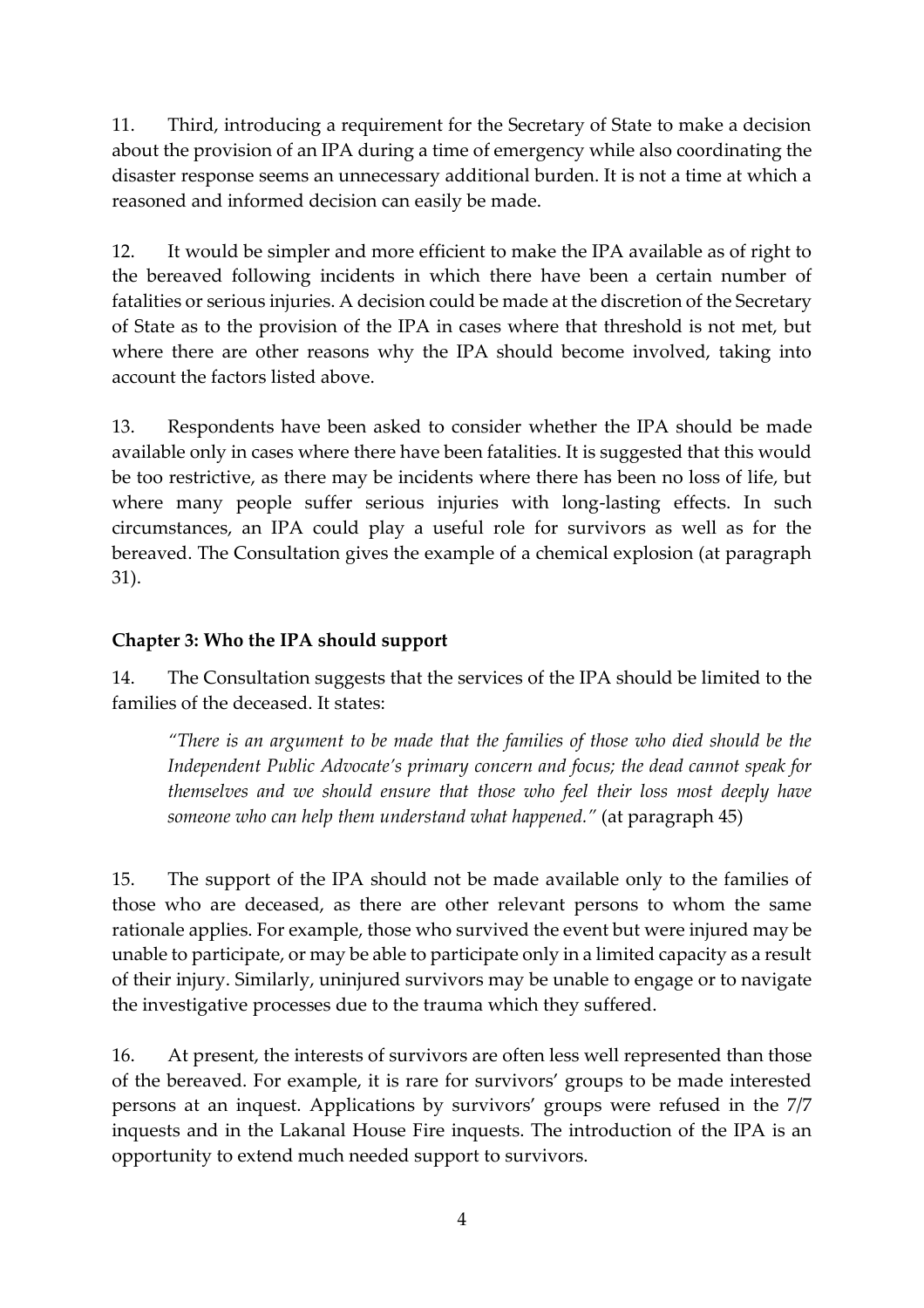17. In each of these cases, persons affected by the event are unable to speak for themselves and require assistance. There is no reason why government-funded support should be made available to the family of the deceased, but not to a survivor whose injuries preclude participation.

18. A very difficult question for consideration is whether survivors in an Inquiry such as IICSA (the Independent Inquiry into Child Sexual Abuse) should have access to an IPA. Survivors of sexual abuse may experience trauma in the same way as survivors of a disaster. Their experiences may be linked in the same way as victims who the Consultation suggests should have access to an IPA, such as deaths arising from mismanagement or lack of oversight in a particular NHS Trust. The use of an IPA may assist survivors to understand the inquiry process and may help deceased victims to have their voices heard.

19. However, taking such an approach would broaden the scope of the IPA's role significantly. It would be difficult to differentiate between the provision of IPA support to survivors of abuse during a public inquiry and the provision of support to complainants in a criminal trial.

20. The Consultation also suggests that it should be left to the IPA themselves to determine whether to extend support where there is a dispute. This proposal may be challenging to administer in practice, especially where there are differing interests within families. Instead, there should be clear statutory guidelines setting out who is entitled to receive assistance from the IPA. This should include the next of kin of the deceased, the immediate family of the deceased and survivors of the event.

21. Where there is a dispute or a lack of clarity, then in the context of an inquiry or inquest, the provision of support by the IPA could be linked to the issue of Core Participant or Interested Party status and subject to the same test, at the discretion of the Chair or Coroner.

## **Chapter 4: What support the IPA should provide and how the IPA should operate**

#### **Chapter 5: How the IPA should operate**

22. It is not intended that the Independent Public Advocate should undertake legal services on behalf of bereaved persons. The Impact Assessment states:

*"We do not envisage that the IPA would provide legal advice or representation, it would not be an 'advocate' in that sense nor secure health or, welfare services for bereaved people. The IPA might, however, advise bereaved families on the implications of engaging lawyers or on where to seek health or welfare support. Bereaved families would remain free to engage legal or other forms of advocacy where the processes allow*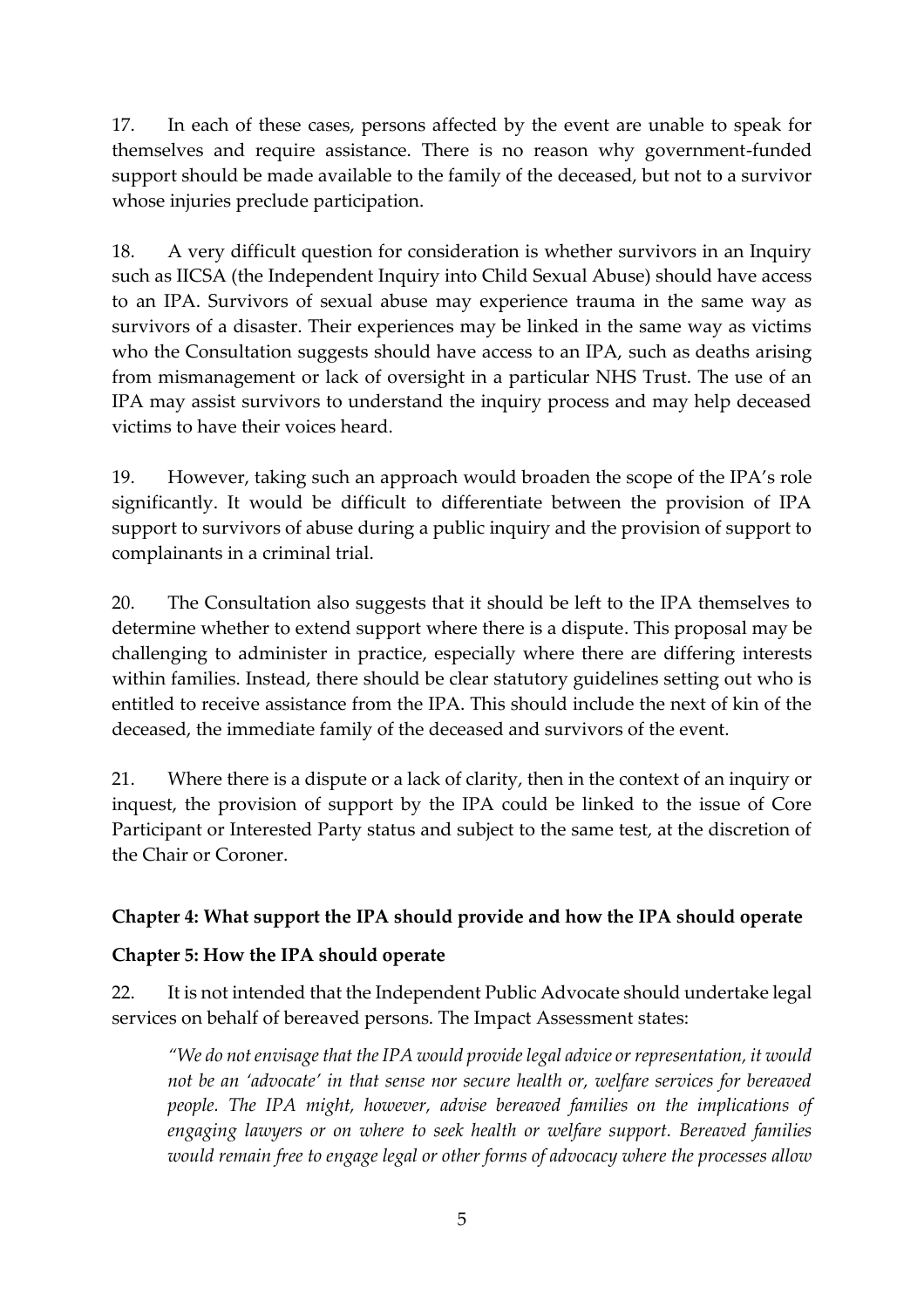*for it."*

23. The first point arising from this qualification relates to the title of the role. As the Consultation acknowledges (at paragraph 18), *"there is some potential for confusion over use of the word "advocate", because the IPA will not be able to undertake legal advocacy on behalf of the bereaved".*

24. Although the Consultation suggests that this is unlikely to be a problem because the IPA *"will certainly be an advocate for families and we are confident that the role will become clearly understood in the public mind once it has been established",* this view is not shared by those responding.

25. There has been extensive media coverage of the challenges facing core participants in public inquiries who are unable to obtain legal aid to fund independent representation. Given this context, it is likely that those who are introduced to an "Independent Public Advocate" following a disaster will find it difficult to understand that the IPA is not in fact able to advocate on their behalf in legal proceedings and that the role has not been created in response to demands for the provision of funding for legal representation for victims.

26. The name of the role is inherently misleading. It will fall to the IPA to explain to grieving families in the aftermath of disaster that, despite the title, they are only able to act as an intermediary between the victims and the responding statutory agencies, *"ensuring families are well informed and engaged…"* (paragraph 16). The disjunct between the title and the responsibilities of the IPA may diminish trust in the individual and in the role. A better title may be the "Independent Public Adviser".

27. It is not clear from the Consultation whether the Independent Public Advocate must always be a legally qualified person. Legal qualifications would be of benefit when navigating the investigative process and considering the appropriateness of investigative findings or the need for a public inquiry.

28. There are other professions which may bring useful expertise to the role, such as social workers. However, the IPA is likely to be giving legal or quasi-legal advice, for example, advice about what is likely to happen in legal proceedings, advice about the rights of participants to access documents, advice about whether to challenge a finding and advice about disclosure obligations. This is a function which persons who are not legally qualified would find difficult, so it is suggested that the IPA should always be a person with legal qualifications.

29. It will need to be clarified whether selection would be by appointment or application and whether the role would be restricted to those with experience in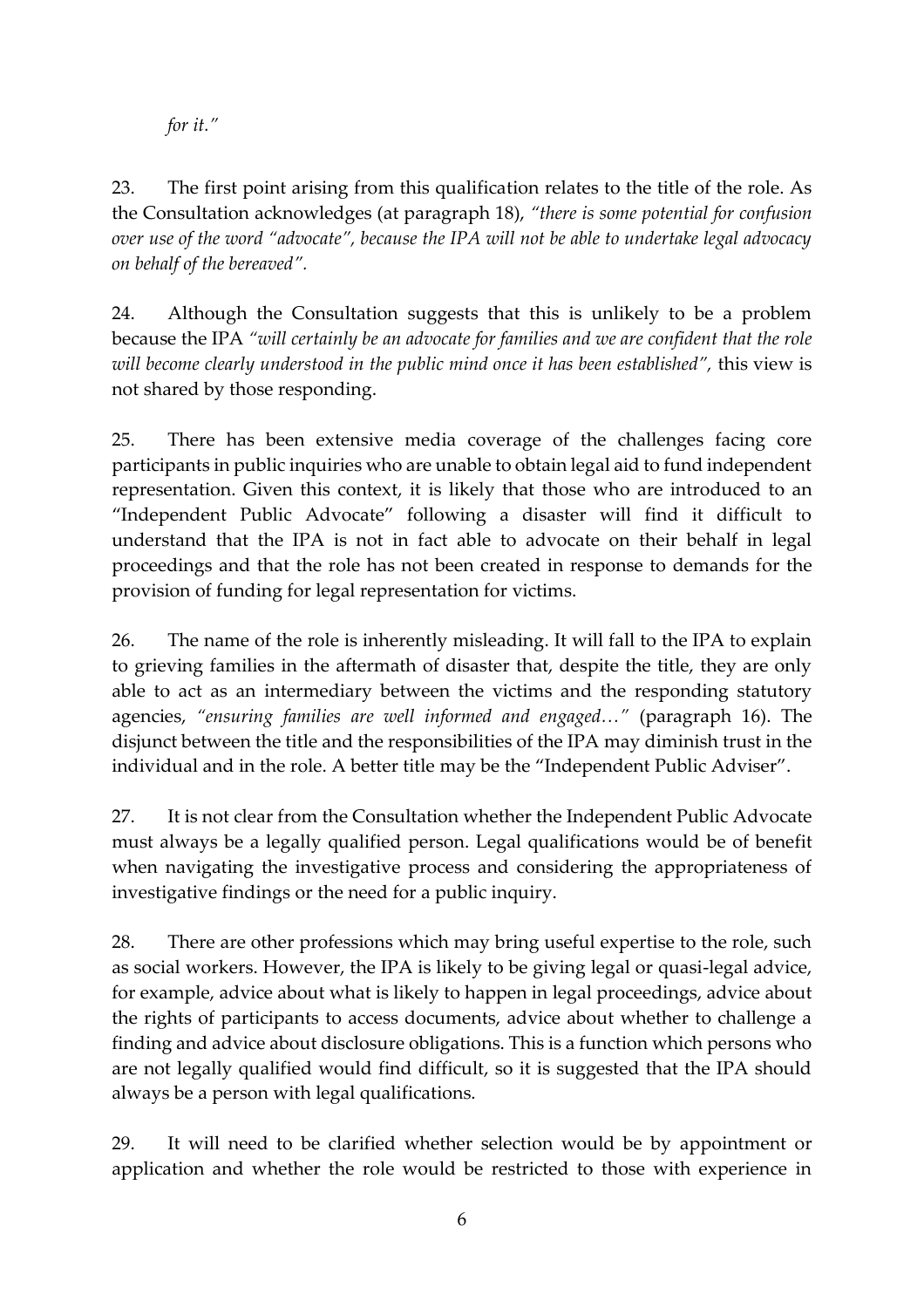public inquiries and inquests. It should be made clear whether the role will be a full time permanent post, a shared appointment or whether an IPA will be briefed to act in relation to a particular event or disaster.

30. It is likely that there will be numerous disasters, investigations, inquests and inquiries overlapping in time. For example, at the time of writing, the London Bridge attacks inquest, the Westminster attacks inquest, the Grenfell inquiry, the Birmingham pub bombings inquest and criminal proceedings subsequent to the Hillsborough Inquiry are ongoing (*inter alia*). No single individual would be able to manage the concurrent competing demands of so many inquests and inquiries.

31. Instead, there should be a panel of trained persons who have been cleared to undertake work as an IPA. When a disaster occurs, one person from the roster should be assigned to that incident. They can then provide ongoing support through the investigation and inquest, with the assistance of IPA administrative staff.

32. The second point arising from this qualification is that, if the IPA is a legally qualified person, it will be necessary to delineate the role of the IPA very clearly, in order to ensure that the boundaries between "advocacy" – in terms of liaison and reporting, as envisaged by the Consultation – are distinct from the provision of legal services. It is easy to imagine situations where the boundaries will be blurred and which may trigger the application of that legal professional's code of conduct; in the case of barristers, the Bar Standards Board Handbook. As noted above, the IPA will very likely be required to provide legal or quasi-legal advice to those whom they are supporting.

33. Given that the proposed threshold for an IPA to become involved in the response to a disaster is that there has been multiple fatalities, the IPA will always be assisting a large number of victims. In a case such as Hillsborough, they may be responsible for liaising with hundreds of bereaved persons. These individuals may have distinct interests and views on the appropriate response to an investigation or inquest. There must be clear guidelines in place to inform the actions of the IPA where their instructions conflict.

34. This problem is recognised in the Consultation (at paragraph 17), which states, *"We do not see the Independent Public Advocate's function of supporting a potentially diverse group of people whose views may differ, perhaps strongly, as compatible with performing the duties of a legal advocate".* What is not recognised in the consultation is that this difficulty is not limited to legal advocacy.

35. For example, a situation may arise where some bereaved family members are dissatisfied with the conclusion of an investigation, while others believe that the outcome was appropriate. Some may ask the IPA to advocate that a public inquiry be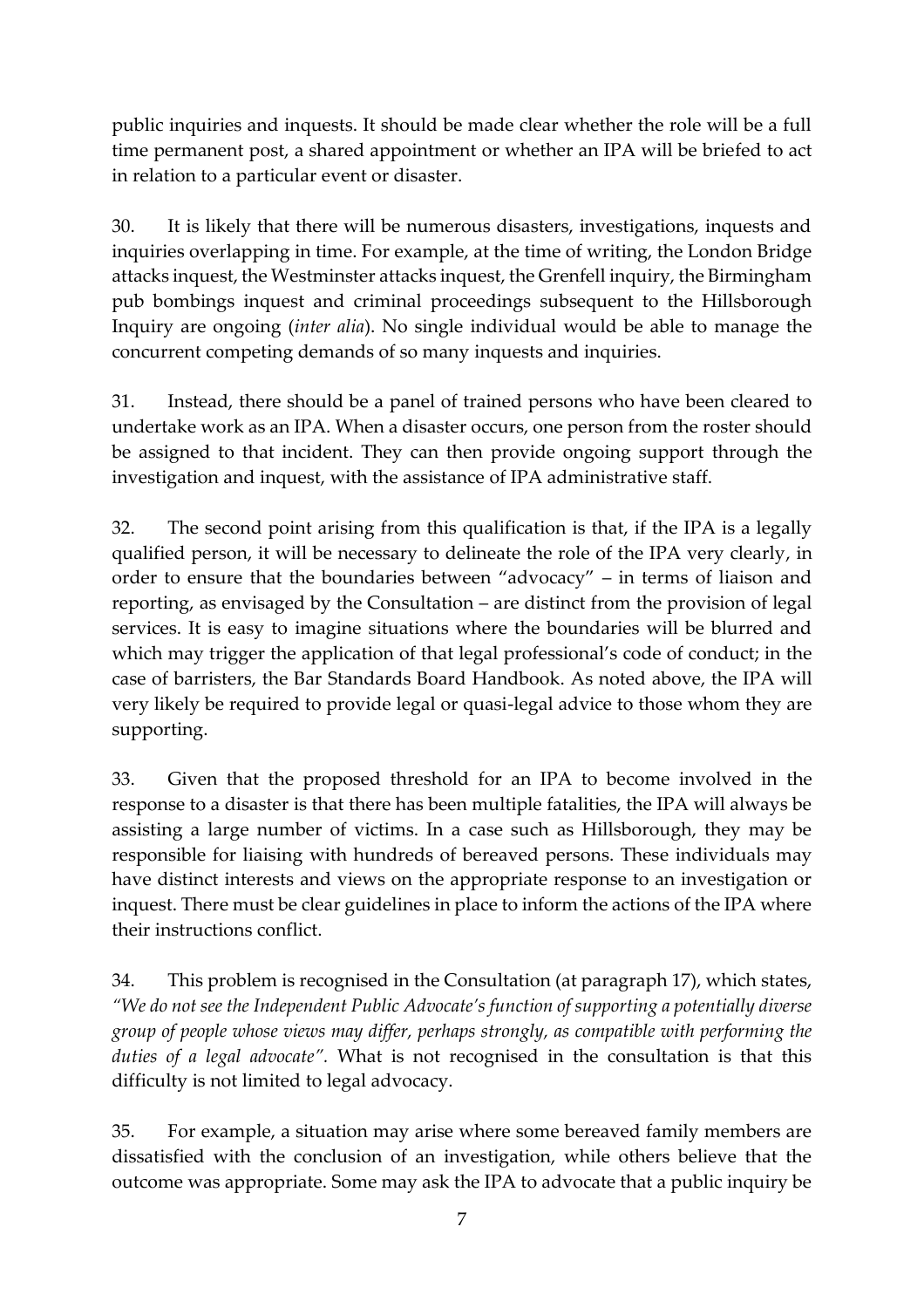established, while others do not wish to pursue that course of action. What should the IPA do in such a situation? A number of questions arise:

35.1. Where the IPA receives conflicting instructions, whose view should be preferred?

35.2. Should the IPA always act on the instructions of the bereaved?

35.3. Should the IPA exercise their independent judgment and form a view as to the appropriate course of action?

35.4. Should there be multiple IPAs for any one disaster?

36. Should the IPA be a barrister, there is real ambiguity as to whether the bereaved should be considered clients of the IPA as defined by the Bar Standards Board Handbook. If they are deemed to be clients, then the IPA has an obligation to exercise their independent judgement and to act in the best interests of those clients. Furthermore, the IPA would have very clear regulatory obligations when a conflict arises, which may include ceasing to act on behalf of some or all of the parties whom they are assisting.

37. In order to circumvent this particular difficulty, it should be set out in legislation that the IPA is not acting in their capacity as a barrister or providing legal services for survivors and the bereaved. Their activities should be ring-fenced to fall outside the scope of the Bar Standards Board Handbook in relation to conflicts. Instead, the IPA should be instructed in a manner where distinct regulatory obligations apply.

38. It is suggested that the IPA will assist the bereaved during an inquiry into the incident. The Consultation states (at paragraph 55):

*"Communication between the bereaved and the inquiry team should not be mediated by the Independent Public Advocate but rather enhanced and facilitated by the support the Independent Public Advocate will provide."*

39. The difference between "mediating" and "facilitating" communication between the bereaved and the inquiry team is unclear. In practical terms, it would be difficult for the IPA to act as a conduit for the bereaved up to a certain point, but no further. For example, would the IPA cease to act for the bereaved where the disclosure of evidence sought by the families has been refused, or would they continue to negotiate for the material to be disclosed under the heading of "ensuring that the views of the bereaved are fully understood" (paragraph 60)? Would the latter fall into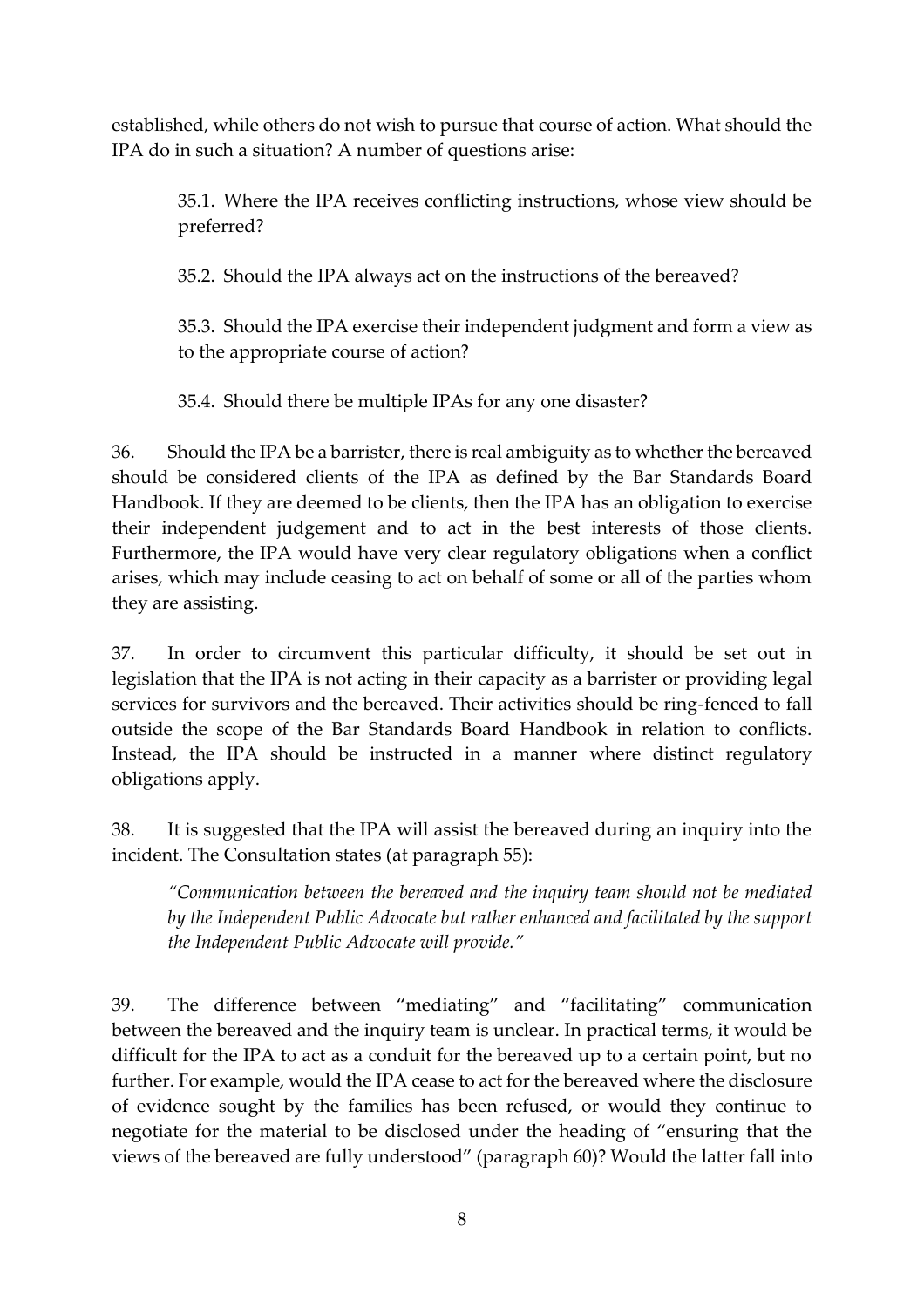the category of "mediating" or merely "facilitating"? The Consultation is unclear.

40. It is suggested that the IPA should assist the bereaved to navigate the inquiry process by advising them and providing them with information, but should not engage in any legal advocacy on their behalf. They should be able to provide them with advice about their rights, but should not make arguments on their behalf or contest legal points. Such work would fall firmly into the category of regulated legal services and should be provided by an independent legal representative. The Consultation suggests that the IPA could draft questions for the inquiry on behalf of the bereaved, but such conduct would cross the line into legal advocacy. The work of the IPA should be restricted to advising the bereaved, rather than acting on their behalf in communications with other parties. This would fit with the title proposed above, of "Independent Public Adviser".

41. However, this approach would not be compatible with the IPA campaigning for the creation of a public inquiry where one is desired by the bereaved. Instead, we believe this would properly be a task for the legal representatives of the bereaved. As noted above, an IPA may be torn between families with different views about whether an inquiry is needed. An IPA may lose the trust of some of the bereaved if they choose to side with others on a decision of this kind. An IPA that is a barrister may also find themselves engaging in legal advocacy and risk being in breach of the regulatory rules, including that which governs conflicts.

42. In such a situation, the IPA's role should be to advise the bereaved of the options available to them, including the possibility of resisting the findings of an inquest and campaigning for an inquiry. They may of course direct them to legal support services. It would then be for those of the bereaved who seek an inquiry or for their legal representatives to advocate for further action by the government.

43. It will be important to ensure that each IPA is provided with appropriate training, not only in relation to the investigative processes, but also in relation to the handling of bereaved persons and victims of trauma.

44. It is suggested in the Consultation (at paragraph 70) that the IPA should report to the government on lessons learned or the conduct of future inquiries. The IPA should not be required to report and should not report in a way which discloses sensitive information about the experiences of the bereaved. This would risk damaging the relationship of trust between the bereaved and the IPA, who should maintain the appearance of independence and not appear beholden to the government, even if only by way of reporting requirements.